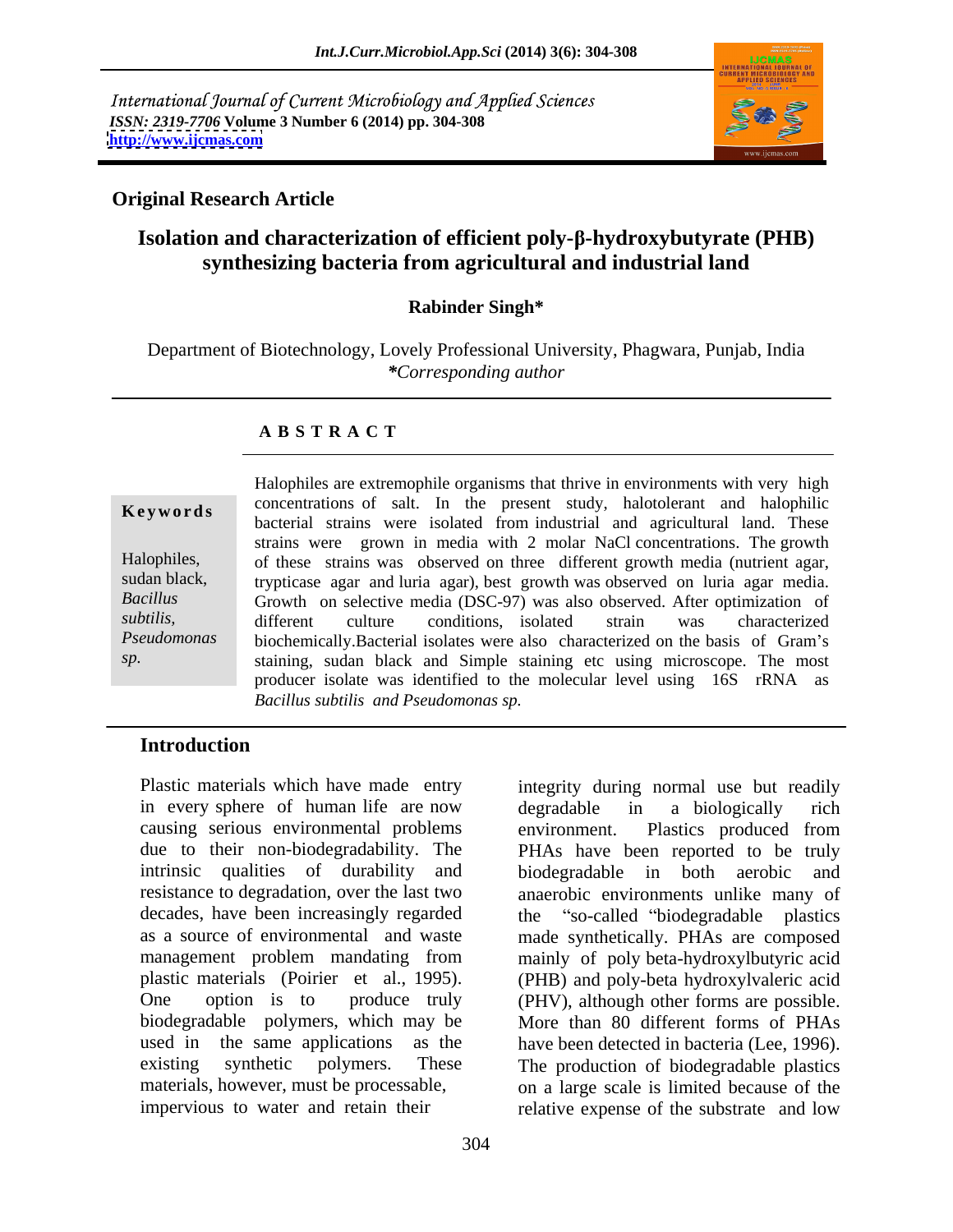polymer production. According to Yamane and stored in refrigerator. The best growth (1993), the higher production costs, results of bacterial growth were observed especially raw material costs, make it on luria agar media. Further subculture difficult for PHA plastics to compete was carried on luria agar to obtain purified with conventional petroleum-based colonies. These purified Colonies were plastics in the commercial market place. Hence, alternative strategies for PHA production are being investigated. PHA production costs could be reduced by several means by using cheaper substrates **Sudan black staining** such as starch, whey (Kim et al.,1994) or enhancement of product yield eg., by Staining of cells with Sudan black B

Agricultural land, phagwara and industrial the cells were examined by contrast samples were collected from Industrial incroscopy. In this staining, lipid samples were collected from Industrial industry, Chaheru, phagwara) or blue grey, while the bacterial cytoplasm respectively for the isolation of efficient PHB producing bacteria.The soil samples are collected in sterile plastic zipper (polythene) bags by digging the land shore 5-10 cm deep from different sites.

The different media used for isolation  $\&$  few seconds. Stain was poured off and identification were Nutrient agar,trypticase agar and luria agar, NaCl concentration was maintained as 2 molar/100 ml.Growth on selective (DSC-97) media was also observed.The isolated strains were sub-cultured several times under same conditions to obtain pure cultures of morphologically different bacteria. The purified strains were further characterized

stored in refrigerator as stock.

# **Screening for PHB production**

# **Sudan black staining**

using recombinant *E. coli* (Lee, 1996). (Murray et al. 1994) Smears of cells There have been some investigations on and stained with a 3% (w/v in 70%) the possibility of producing PHB in ethanol) solution of Sudan Black B transgenic plants (Lee, 1996; Nawrath et (Sigma) for 10 min, followed by al., 1994). immersion of the slide in xylene until it **Materials and Methods** was counter stained with safranin (Sigma; **Sampling Sampling Sampling Sampling Sampling Sampling Sampling Sampling Sampling Sampling Sampling Sampling Sampling Sampling Sampling Sampling Sampling Sampling Sampling Sampling S** Agricultural samples were collected from directly on the completely dry slide, and land (ACC Cement manufacturing inclusion granules are stained blue-black deposited on a glass slide were heat- fixed and stained with a 3% (w/v in 70% was completely decolorized. The sample 5% w/v in deionized water) for 10 s, drops of immersion oil were added directly on the completely dry slide, and the cells were examined by contrast microscopy. In this staining, lipid inclusion granules are stained blue-black or blue grey, while the bacterial cytoplasm is stained light pink.

# **Simple staining**

**Media used** was then kept on the staining tray and five Twenty four hour old culture was smeared on a clean glass slide and heat fixed. It drops of methylene blue was applied for few seconds. Stain was poured off and smear was washed gently with slow running water. The slide was air dried and observed under oil immersion.

### **Identification of isolates**

On the basis of PHB screening method isolate from agricultural samples was selected for further identification and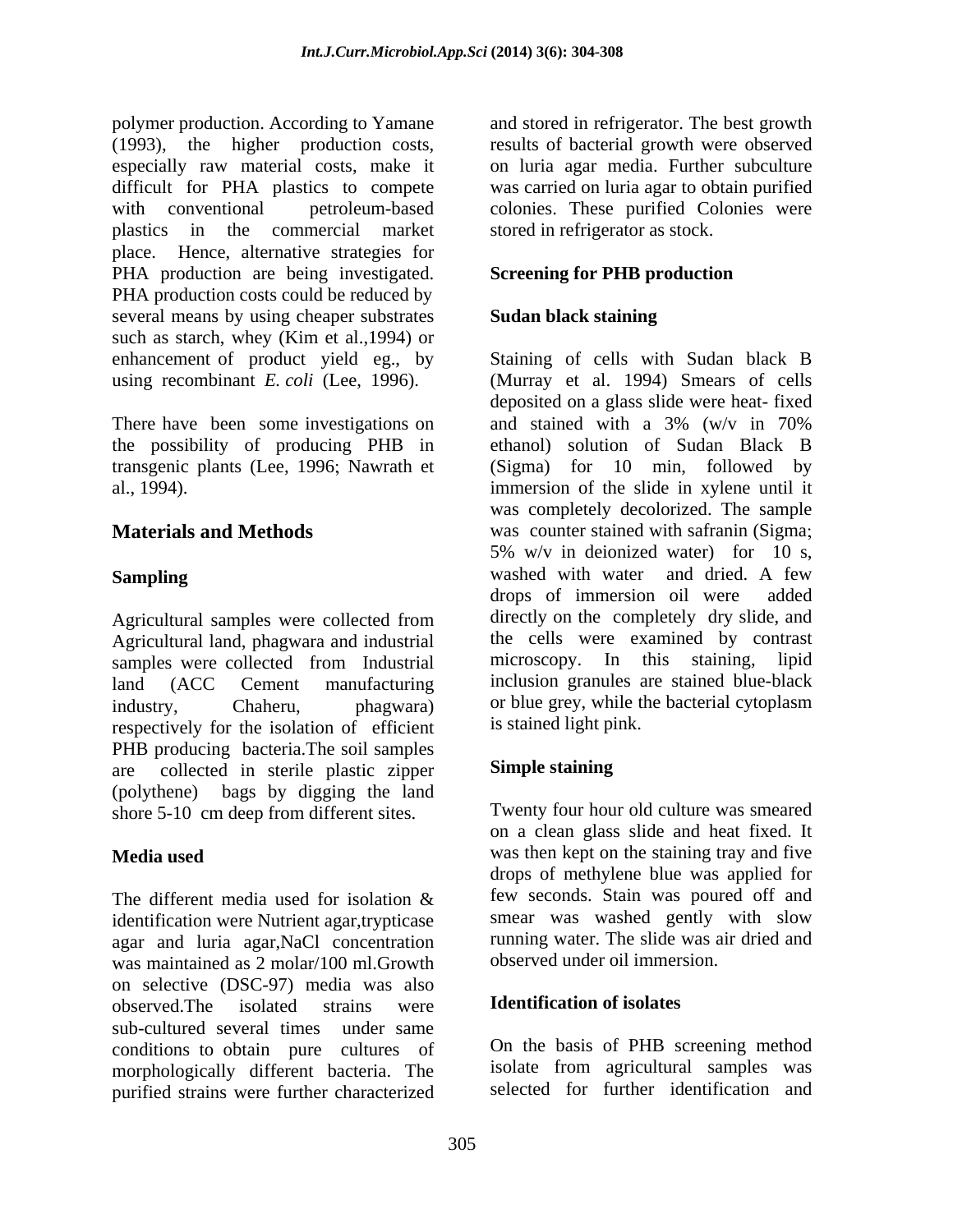optimization of culture condition. Along with this isolates, of industrial samples

The test was performed with both Simmon's citrate agar and Koser's isolates citrate medium. After preparation of slant or, the isolate was aseptically inoculated The selected strains was identified by and incubated for 2 days at  $35 \pm 37^{\circ}$ C. A royal life sciences Amadhabad. The 16S positive reaction is indicated by growth rRNA gene was selectively with the 16S with an intense blue color in the slant. A negative reaction is evidenced by no growth or no change in color. **Results and Discussion** 

The test organisms were inoculated in the culture tubes containing sterile Several bacteria was isolated from glucose phosphate peptone water. The uninoculated culture tube containing sterile glucose phosphate peptone water potential PHB producers were screened served as control. Both inoculated and from industrial and agricultural sample uninoculated (control) tubes were each. incubated at 37°C for overnight. After incubation, 12 drops of VP-1 reagent and **Characterization of PHA producing** 2-3 drops of reagent VP-2 were added **bacterial isolates** in each tube. The tubes were agitated gently for 30 sec for aeration and then Screened bacterial strains were kept for 30 min at room temperature. The characterized biochemical tests (table -1) development of crimson to pink color in the medium was recorded

### **Catalase test**

was taken as a positive standard. The test was performed with hydrogen identification of isolate. This was done by peroxide adding to trypticase soya agar following staining procedure: slants. After preparation of slant the **Biochemical characterization** .hydrogen peroxide drops was added **Citrate utilization test** appearance of bubbles. isolates was incubated for 48 hr at 37°C after 48 hr. the result was observed on the

### **Molecular characterization of bacterial isolates**

rRNA gene universal primer.

# **Results and Discussion**

# Voges-Proskauer test **Isolation and screening of bacterial isolates for PHA production**

Several bacteria was isolated from agricultural and industrial samples,but on the basic of Sudan Black staining one each. **Each** contract the contract of the contract of the contract of the contract of the contract of the contract of the contract of the contract of the contract of the contract of the contract of the contract of the cont

# **bacterial isolates**

Screened bacterial strains were

| <b>Tests</b>             | Agricultural strains | Industrial strains                |
|--------------------------|----------------------|-----------------------------------|
| Citrate utilization test | negative             | Positive                          |
| voges-Proskauer test     | negative             | $\mathbf{r}$ $\cdots$<br>Positive |
| Catalase test            | positive             | negative                          |

### **Table.1** Microbiological Biochemical characteristics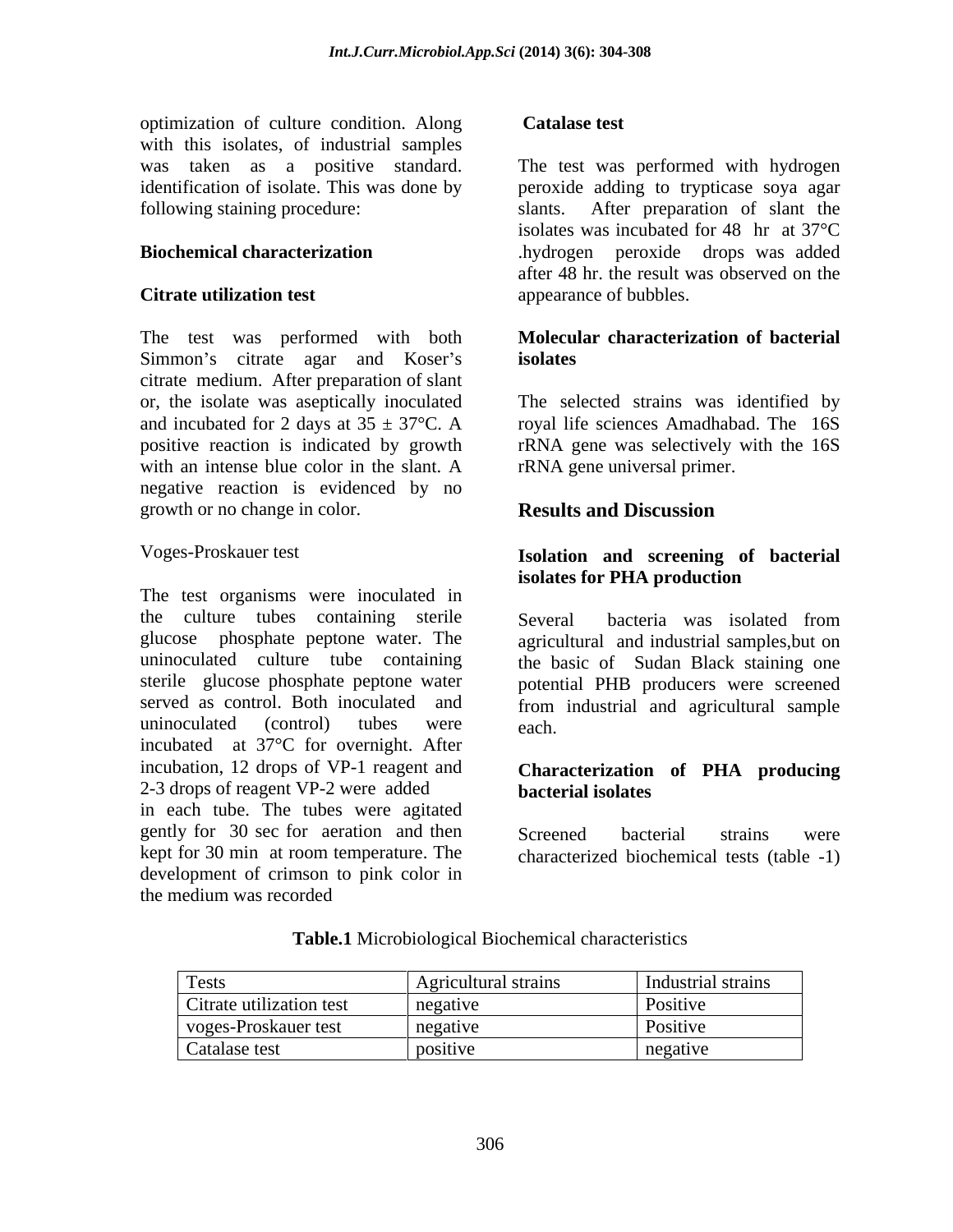### **Steps for 16s r-RNA analysis were as Follows Follows** *Pollows Pollows Pollows Pollows Pollows Pollows Pollows Pollows Pollows Pollows Pollows Pollows Pollows Pollows Pollows Pollows Pollows*

1.PCR amplification of genomic DNA

3. Sequence data was aligned and analyzed **And Lopez**, N. J., 2004, A for finding the cosest omologs for the polyhydrobutyrate -producing sample. Based n nucleotides homology Pseudomonas sp. isolated from and phylogenetic analysis thee agricultural sample was detected to be *Bacillus subtilis* stress resistance. Current (accession number-KJ676546) and the industrial sample was detected as Bailey, W. R. And Schott, E. G.,1970, *Pseudomonas sp* (accession number- KJ680320). Laboratory Manual.

# **Acknowledgement**

No work of significance can be claimed on a result of an individual Effort and same holds true further for this project as well, for through it carries my name the AdvanceMechanical Synthesis energy of many have contributed in no<br>Aspects of small measure in completion of this project. I am very thankful to my parents

Anderson, A. J. And Dawes, E. A., 1990, role, and industrial uses of bacterial

Microbiology Review, 54:450-472 : 249-256.

- Arkin A. H. Hazer B. And Borcakli,
- Asenjo, J. A., Schmidt, S. A. Anderson, P. R. And Andrews, B. A., 1995, Effect of single nutrient limitation on

poly-\_-hydroxybutyrate molecular weight distribution in Alcaligeneseutrophus.Biotechnology and Bioengineering, 46: 497-502.

- with universal primers specific for 16S Aslim, L. B., Yuksekdag, N. Z. And rRNA amplification Beyatli, Y., 2002, Production of 2. The PCR product was bi-directionally some Rhizobium bacteria. Turkish sequenced using 16S specific primers Journal of Bacteriology, 26: 215-219. poly-β-hydroxybutyrate PHB by some Rhizobium bacteria. Turkish
	- Ayub, N. D., Pettinari, M. J., Ruiz, J. A., And Lopez, N. J., 2004, A polyhydrobutyrate Pseudomonas sp. isolated from Antarctic environments with high stress resistance. Current Microbiology, 49 : 170-174.
	- Diagnostic microbiology, A
	- Ballard, B. G. H., Holmes, P. A., Senior, P. J., 1987, Formation of polymers of poly- $\beta$ -hydroxybutyric acid in bacterial cells and a comparison of the morphology of growth with the formation of polyethylene in the solid state. Recent AdvanceMechanical Synthesis Aspects of
	- Polymer, pp. 293-214.
- for their support and help.<br>1950, A simplified bacterial strain. Barthalomew, J. W. And Mittewer, T., 1950, A simplified bacterial strain. StainTechnology, 25 : 153.
- **References** Belfars, L., Perrier, M., Ramsay, B. R., Occurrence, metabolism, metabolic for the growth of polyhydroxyalkanoates. CanadianJournal of Microbiology, 41 Jolicoeur, M. And Chavari, C., 1995,Multi inhibition kinetic model for the growth of Alcageneseutrophus. : 249-256.
	- M., 2000, Chlorination of poly bioremediation technologies. (3-hydroxyalkanoates) containing Bioresource Technology,74 : 63-67. Boopathy, R., 2000, Factor limiting bioremediation technologies.
	- unsaturated side chains. Boramann, E. J., Leisnner, M., Roth, Macromolecules, 33:3219-3223 M., Beer, B. And Metzner, K., 1998, Production of polyhydroxy butyrate by Ralstonia eutropha from